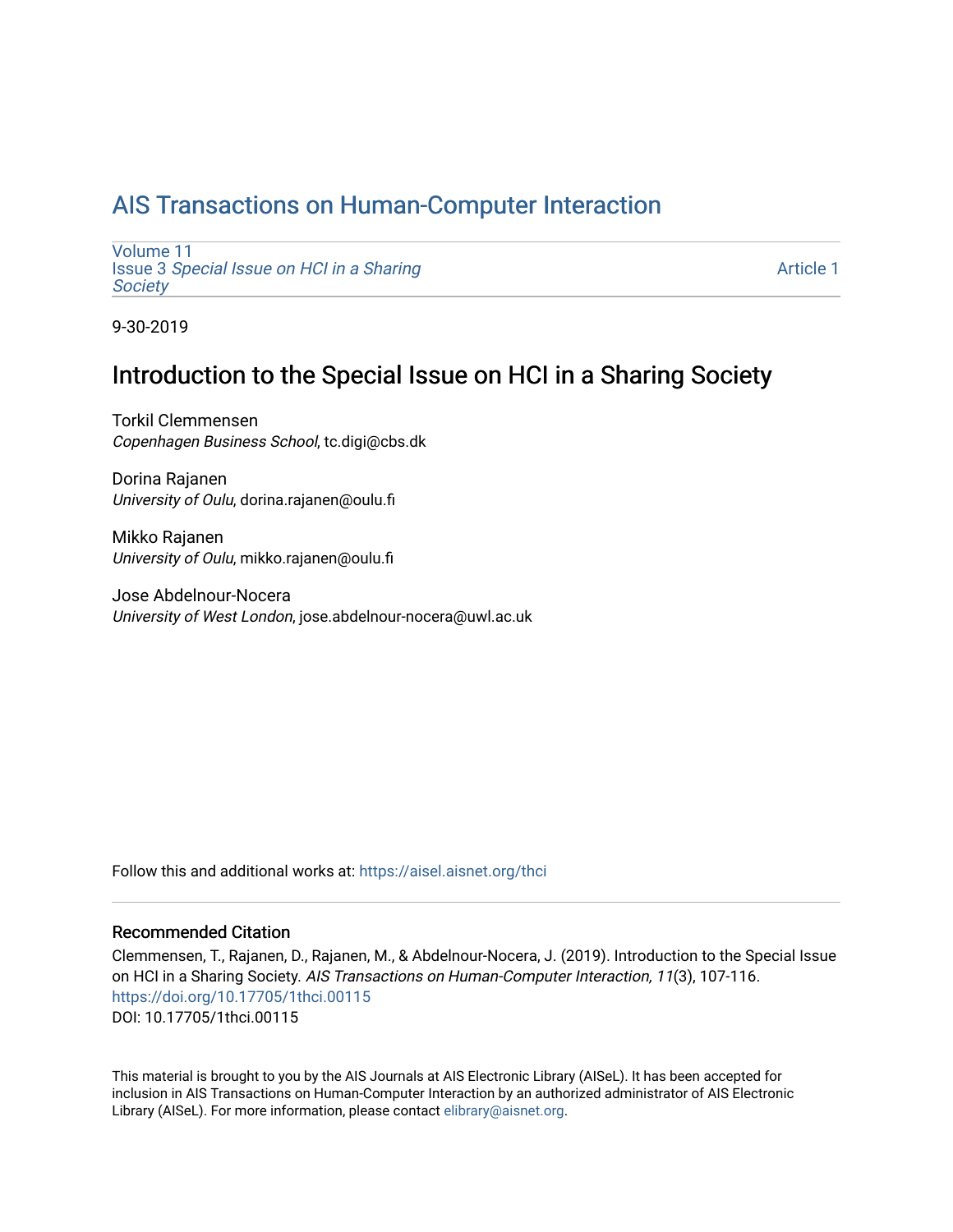

Volume 11 Issue 3

Torkil Clemmensen

9-2019

# Introduction to the Special Issue on HCI in a Sharing Society

*Copenhagen Business School, Denmark, tc.digi@cbs.dk*

Dorina Rajanen *INTERACT Research Unit, University of Oulu, Finland, dorina.rajanen@oulu.fi*

Mikko Rajanen *INTERACT Research Unit, University of Oulu, Finland, mikko.rajanen@oulu.fi*

Jose Abdelnour-Nocera *University of West London, London UK, and ITI-Larsys, Portugal, Jose.Abdelnour-Nocera@uwl.ac.uk*

Follow this and additional works at: http://aisel.aisnet.org/thci/

**Recommended Citation**

Clemmensen, T., Rajanen, D., Rajanen, M., & Abdelnour-Nocera, J. (2019). Introduction to the Special Issue on HCI in a Sharing Society. *AIS Transactions on Human-Computer Interaction*, *11*(3), pp. 107-116.

DOI: 10.17705/1thci.00115

Available at http://aisel.aisnet.org/thci/vol11/iss3/1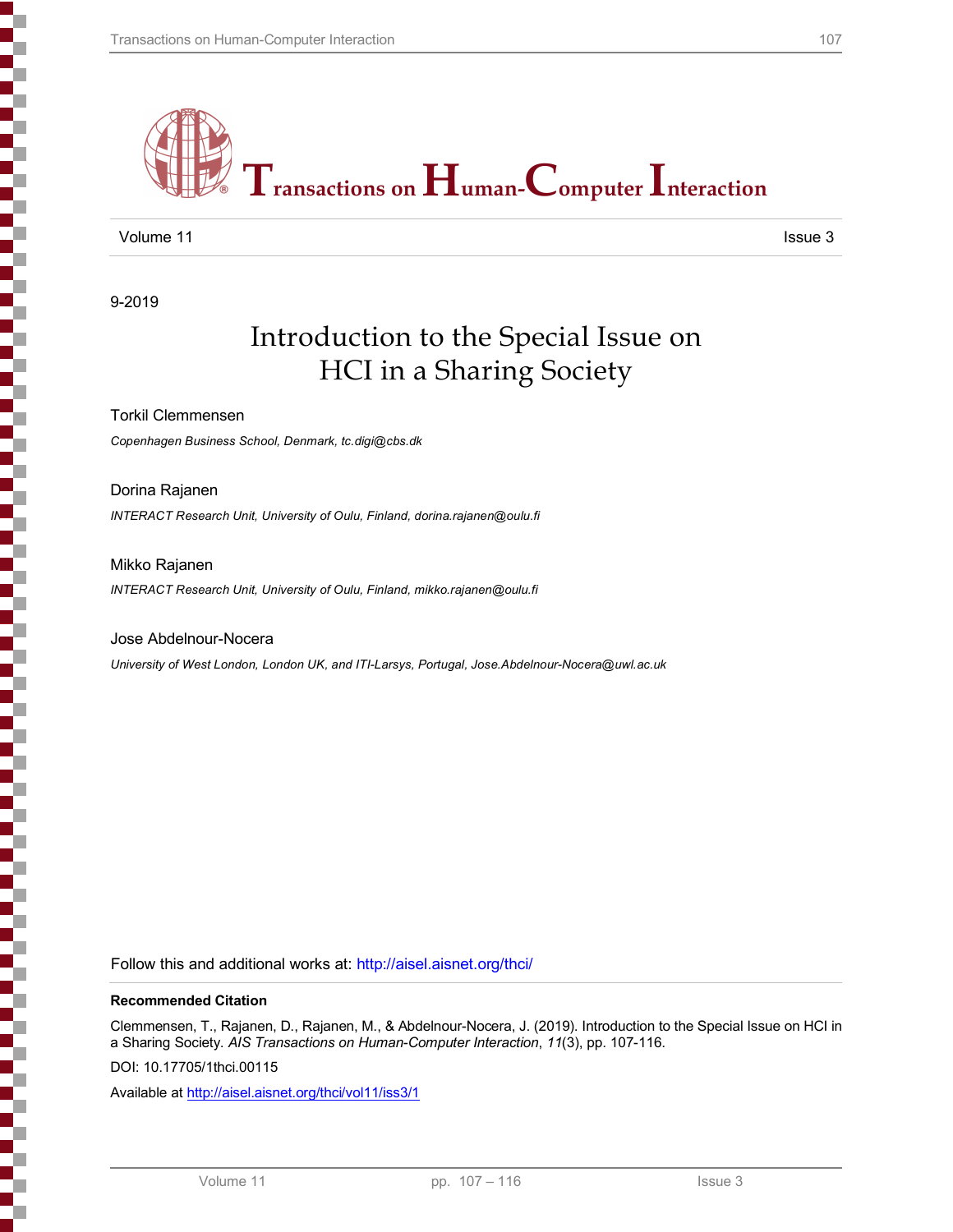

Editorial DOI: 10.17705/1thci.00115 ISSN: 1944-3900

M.

# **Introduction to the Special Issue on HCI in a Sharing Society**

**Torkil Clemmensen**

Copenhagen Business School

**Mikko Rajanen**

INTERACT Research Unit, University of Oulu

**Dorina Rajanen** INTERACT Research Unit, University of Oulu

**Jose Abdelnour-Nocera** University of West London, ITI-Larsys

### **Abstract:**

In this editorial, we introduce a special issue in *AIS Transactions on Human-Computer Interaction (THCI)* on humancomputer interaction in the sharing society. We introduce the history, motivation, and key concepts behind the issue and briefly overview the four papers in the issue. We argue that a traditional "narrow" view of HCI fails to provide sufficient designs in the emerging sharing society contexts for several reasons. We briefly introduce key concepts for the sharing society, sharing economy, and collaborative economy. Subsequently, we introduce HCI in a sharing society as a call for new socio-technical HCI design approaches and new HCI tools and designs for a sharing and sustainable society. We also introduce four interesting socio-technical HCI papers in this issue. We conclude by restating the importance of HCI concepts together with the need that HCI researchers and practitioners adopt and advance a broader perspective of their work and designs to include societal, environmental, and professional concerns.

**Keywords:** HCI, Sharing Society, Sharing Economy, Collaborative Economy, Socio-technical HCI, Sustainable Design.

Fiona Nah was the accepting senior editor for this paper.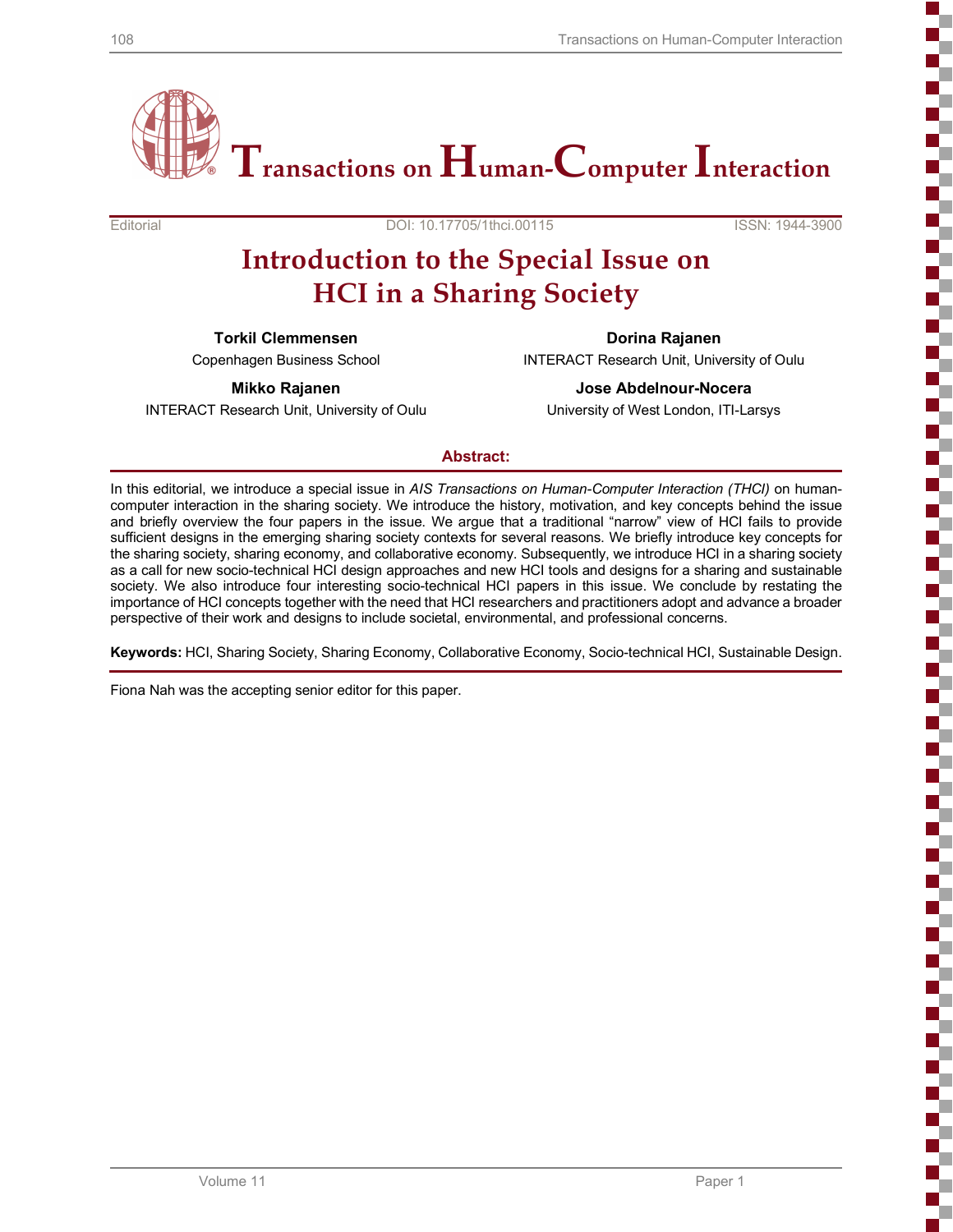▌

 $\frac{1}{2}$ 

# **1 A Broad Interpretation of HCI in a Sharing Society**

The socio-technical systems design approach, which considers human, social, technical, and organizational factors, has a long history of influencing how designers design systems (Trist & Bamford, 1951; Mumford, 1999, 2000; Bjørn-Andersen & Clemmensen, 2017). Accordingly, researchers have established a tradition for and continuously developed the human-computer interaction (HCI) field to contribute to knowledge about designing computing and information systems by considering all relevant human, social, and technical factors. However, traditional HCI that involves users in system design can offer a limited viewpoint for the broad and global transformations that occur in society. Contemporary technology and information systems not only influence end users but also have holistic effects on society at large (Rajanen & Rajanen, 2019). To understand to what extent socio-technical systems thinking and HCI tackle the sharing society's current transformations and challenges, we organized a track at ECIS 2019 called "HCI in a sharing society". This track focused on developing the HCI field in a sharing society in general and on consolidating a bridge from HCI to socio-technical approaches in particular. While we sought to advance socio-technical HCI, we made the track open to all research approaches and topics related to HCI. Based on the papers that we accepted and presented in the conference track, we invited their authors to submit extended versions of their papers for a special issue in *AIS Transactions on Human Computer Interaction* (*THCI*). Thus, this special issue in *THCI* called "HCI in a Sharing Society" builds on four papers presented at ECIS 2019. Two papers embrace socio-technical thinking, while the other two contribute to the research area on designing socio-technical systems.

With this special issue, we aim to energize the underlying premise of the socio-technical thinking and address a larger audience. When designing information systems, one should consider both the social and technical factors that influence their lifecycle as opposed to techno-centric approaches that often overlook the human and social aspects that pertain to designing and using such systems. However, IS and HCI discourses do not yet widely use the socio-technical approach. As such, we lack theoretical models, conceptualizations, and case studies. Socio-technical approaches such as usability and user-centered design have influenced some HCI areas, but we still lack studies on how these socio-technical aspects might influence a complex and multifaceted information system's interaction design and user experience.

As we note above, both this special issue and the ECIS 2019 track focused on developing the HCI field in a sharing society in general and to bridge HCI in a sharing society to socio-technical approaches. By that, we mean systematically and constructively using socio-technical thinking, approach, principles and methods through the HCI design process (e.g., requirements gathering, specification, design, testing, evaluation, operation, and evolution) from human, social, technical and organizational perspectives. With this special issue, we hope to raise awareness about the socio-technical aspects in HCI research and practice; therefore, the theme bridges past socio-technical systems development research and the current and future of socio-technical HCI. Socio-technical HCI analyses have emerged as essential in advancing the sharing society and developing information systems and advanced digital technologies that this transformation requires.

Researchers have recently proposed the term, sharing society, to denote the sharing economy's benefits for using open data in society (Jetzek, Avital, & Bjørn-Andersen, 2014). They have defined it as an open economic and social system in which actors leverage information technology to empower individuals, corporations, non-profits, and governments with data that such actors share, reuse, and transform into sustainable value through different mechanisms (Jetzek et al., 2014). The idea involves supporting sustainable value production in society by using open data to combat economic inequality, climate change, (in)efficient use of public resources, and (problems in) urban planning. One may design generative mechanisms to increase information transparency, collective impact, data-driven efficiency, and data-driven innovation, which all contribute to creating sustainable value for organizations and society. Here the special issue's theme comes in as we sorely need human-computer interaction research and practice to design the value-generating mechanisms for sustainable value.

### **1.1 Why a "Narrow" HCI Fails in the Sharing Society**

Interesting developments continue to occur in the HCI and sharing society fields. For one, given the sharing economy's evolution and growing ubiquity and sharing economy model's growing ubiquity, much evidence has begun to accumulate that HCI as a field addresses too "narrow", context-weak, and primarily technology-oriented issues. Traditional HCI research and practice may pose risks in developing technology in the long term in that it does not consider important aspects, such as environment, work practices, and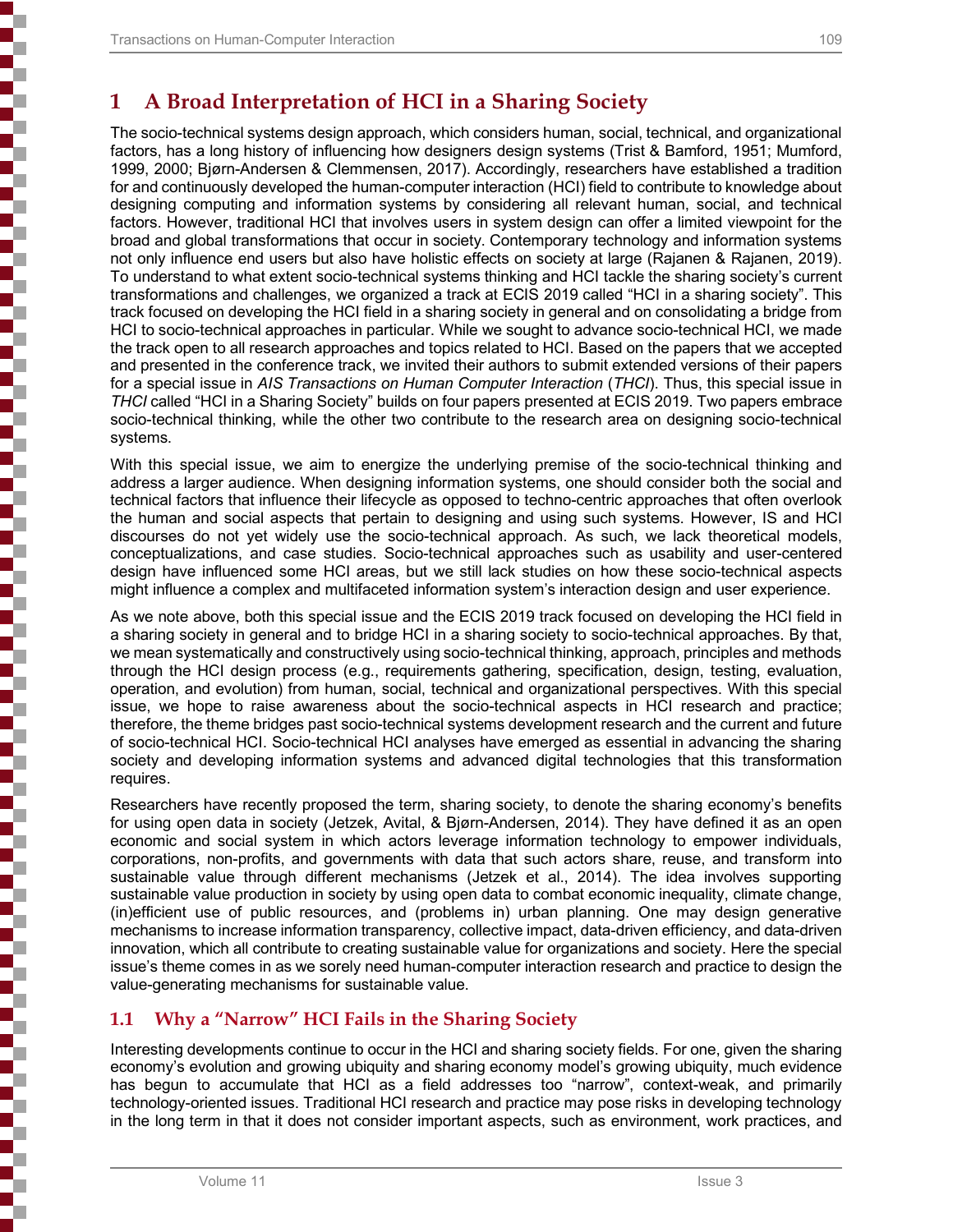Į

F

ç

i

Ś

į

other long-term and societal effects that socio-technical thinking addresses (Rip & Kemp, 1998). The mobile sharing economy apps, Uber, Wolt, and so on, may have a perfect design from an HCI perspective and provide an excellent user experience (UX) to customers and workers, but they may lack connections to the backend systems that usually ensure accountability in how companies treat their employees and the service ecology around them, such as human resource systems, tax systems, and so on. Thus, work's digital transformation in the sharing economy has a duality to it (i.e., both positive and negative outcomes) (Baiyere, Islam, & Mäntymäki, 2019).

In a very broad sense, a narrow HCI fails in the sharing society because it cannot help one design for the common good, such as addressing human needs associated with meaning, fulfillment, dignity, and decency (Light, Powell, & Shklovski, 2017). We need new HCI design approaches to help HCI and UX professionals be attentive, critical, different, and provide long-term sustainable design (Light et al., 2017). Furthermore, in the digitalization age, advancements in technology proceed further and further, and it becomes important to be able to conduct sustainable HCI design for people who live "on the margin" (Hertzum et al., 2018). It appears that, despite intense co-design activities, HCI app solutions frequently focus more on introducing a new service and practice than on supporting existing (and sustainable) work practices and individual users' subjective view of their world and previous knowledge (Hertzum et al., 2018). Traditional HCI design may potentially help design services and critical touchpoints that empower the users rather than regulate their practices, but it lacks the socio-technical HCI concepts and tools to consider the wide and more complex service ecology and stakeholders that surround people's working practices.

### **1.2 Brief Introduction to Research in the Sharing Economy**

Researchers have proposed the "sharing society" to denote an open economic and social system in which actors leverage information technology to empower individuals, corporations, non-profits, and governments with "open data" that such actors share, reuse, and transform into sustainable value through different mechanisms (Jetzek et al., 2014). The emergence of multisided platform technologies has spurred new types of platform interactions (Staykova & Damsgaard, 2018). Generally, the movements towards sustainable consumerism through resource sharing coupled with the emergence of multisided platform technologies have spurred many to widely use the sharing economy concept (Oh & Moon, 2016). Recently, researchers have made attempts to move from "sharing" to "caring" to broaden the perspective from simply using multisided technology platforms to sharing economy services for profit or nonprofit to how one might imagine and create different forms of collaborative economies, such as new forms of connection, welfare, labor, and service, based on the ethics and logic of care (Avram et al., 2017). The making movement exemplifies the sharing society as everyone shares and uses expensive digital fabrication resources to build products for personal or common use, to acquire digital skills, and to share the products and services further (Hatch, 2013). We can help more people engage in the sharing society and co-create sharing economy models and practices through participatory, human- and user-centric approaches (Bødker & Kyng, 2018). However, some have expressed concerns that a few use the many's "participation" to gain commercial benefits rather than to empower the participants and contribute to individuals' and society's wellbeing (Bødker & Kyng, 2018).

### **1.3 HCI in a Sharing Society**

We need HCI approaches and tools for sustainable design to help build the sharing society. HCI places the user and human at the center in efforts to design socio-technical systems; however, we need to advance and consolidate the bridge between HCI and socio-technical approaches to respond to current challenges in society. These challenges resemble the effort to introduce the user perspective into system development from the early 1990s to early 2000s. The open source movement, including open source software development, represents one foundation of sharing economy, and researchers have invested sustained efforts in introducing user perspective and usability in open source system development (Rajanen & Iivari, 2013; Rajanen, Iivari, & Anttila, 2011). Further, socio-technical HCI design frameworks about use in the sharing economy have begun to emerge that move the focus from user and individual to society at large (Cassano-Piché, Vicente, & Jamieson, 2006). Researchers have made proposals for HCI design tools to address the collaborative economy since sharing economy services increasingly include both for-profit activities (e.g., ride and apartment sharing) and non-profit activities (e.g., communities and local organizations offering collections of shared things such as books and tools) (Fedosov, Kitazaki, Odom, & Langheinrich, 2019). Researchers have begun to refine key UX and usability concepts to fit the information technology in the age of collaboration and sharing (Abhari, Davidson, & Xiao, 2019). Usability represents a core concept in socio-technical system development because it impacts how users and society perceive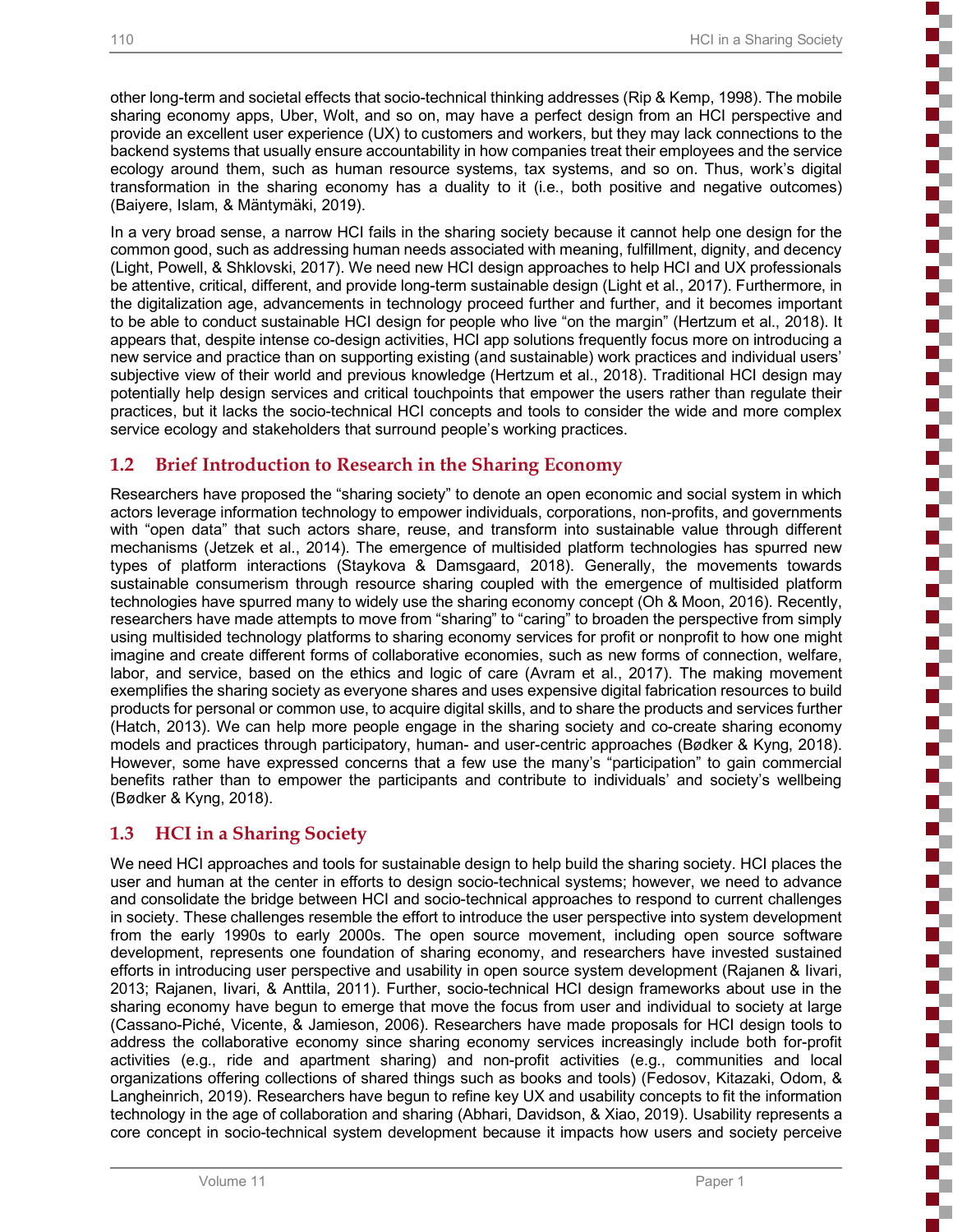and experience technology-driven transformations, and it acts as a mirror of the world or *speculum mundi* (Rajanen & Rajanen, 2019). This special issue contributes to the emerging body of knowledge on HCI in a sharing society.

## **2 Overview of Papers**

This special issue includes four papers. In the first paper, Schwalb and Klecun (2019) focus on applying a socio-technical HCI approach to study the adoption and use of a digital platform in the health sector. They apply activity theory to model an empirical HCI setting in a developing country. Their study's contributions include recommendations to socio-technical HCI designs of a telemedicine system for healthcare professionals in Sri Lanka. They employ the concept of contradictions in the initial activity system and discuss how improvised telemedicine mediated contradictions and how an intended telemedicine application addressed these contradictions. Moreover, the study brings forward aspects about how this approach help users accept the new system and influenced their motivation to adopt the new HCI design. In particular, they discuss the local social norms construct as a potential factor that influences how users use telemedicine and technological features in digital platforms that enable shared economy services. They adopt healthcare professionals' viewpoint; as editors, we observe that the logic of HCI for a sharing society in this case provides support for addressing these professionals' needs and values such as work-life balance, dignity, and delivery of high-quality services to their patients and that the case does not focus only on technical and interface design issues about the digital platform in use.

In the second paper, Tarkkanen and Harkke (2019) discuss usability testing as a tool for socio-technical system development and point out challenges to define usability testing's scope. They recount how the literature has addressed the scope of usability testing, how usability testing that involves users constitutes a method to embrace the socio-technical system development thinking, and how a case study enlightened them to advocate for extending the scope of usability testing. Usability, an established construct in HCI, addresses how users interact and perceive an interactive system, product, or service, and both designers and users consider it a multidimensional, multifaceted issue. One can see the usability of the systems that exist in the world as mirroring technological advances, a speculum mundi (Rajanen & Rajanen, 2019). Thus, one needs to consider usability in designing and developing socio-technical systems. However, researchers continue to debate what usability really captures. This debate extends to usability testing's scope, what usability testing looks for, and usability testing measurements' reliability and validity. Through their literature review, Tarkkanen and Harkke show that, for a long time, usability testing did not naturally implement users' and organizations' view, which includes wider socio-technical design dimensions. Therefore, they say, "one should not take users' and organizations' views for granted in usability testing but deliberately attach them to the method performance requirements when needed." (p. 150) The presented case study illustrates this idea by identifying new insights into the use and use impacts on the users of a mobile device in the healthcare domain. Similar with the first paper, the case addresses the viewpoint of practitioners in a healthcare unit and the system evaluated was a mobile device. We (the editors) see the logic of HCI for a sharing society in this case as residing in an open approach to usability testing that lacks a predefined scope to the finite space of interaction design but that addresses the impact of use on the broader context of healthcare practitioners' work practices.

In the third paper, Prilla, Janßen, and Kunzendorff (2019) also address the healthcare area; namely, how we want better design technology to enhance healthcare professionals' practice. They investigate how augmented reality (AR) can support caregivers. In particular, they evaluate an application on an AR headmounted device for its suitability in care tasks with respect to dimensions such as task performance, usability, and task load in terms of physical demand and frustration. They show that the AR device performed reasonably well when compared with a traditional touch-based interaction design; however, as with any new types of interaction, the lack of familiarity with the task and with the device's operation makes the system appear generally less usable than the more familiar counterpart. From our viewpoint as editors, we note that the paper illustrates how one can transfer work-practice challenges in a particular context (e.g., such as operating a system using a hands-free device to ensure social responsibilities towards patients) to both an effective and user-friendly device.

In the fourth paper, Santiago Walser, Seeber, and Maier (2019) study how to support companies to not only encourage idea generation and innovation in their ecosystems but also find effective ways to identify and choose the best ideas to go forward with from the many ideas that crowdsourcing innovations provide. They propose that one can perhaps use the sharing economy and its multisided platforms in idea convergence processes by supporting and nudging raters towards better idea choices if one can better understand raters'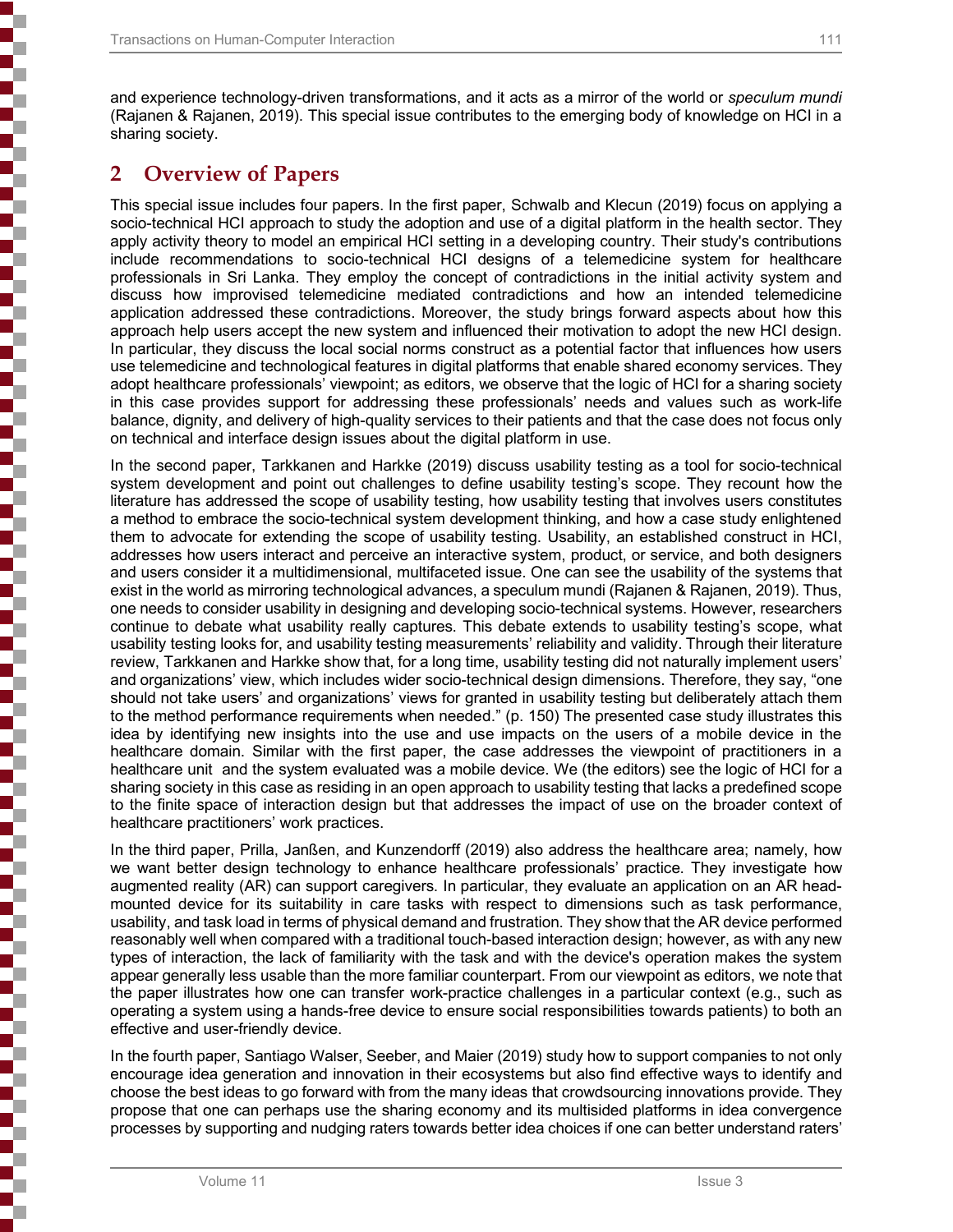**Maria** 

 $\mathbb{Z}^{\mathbb{Z}}$ 

decision steps. To gain such understanding, they vary information load on raters on a prototype convergence platform and find that less load leads to more accurate choices. Raters' having more opportunities for reviewing their choice in conditions with less load partially explains this tendency, but it depends on raters' tendency to follow crowd opinion. Thus, the authors help point out that a convergence platform's HCI design, such as how it reveals the crowd's opinion, can support and nudge raters towards more accurate choices. Again, we (the editors) note that it is not simply enough to design an interface that suitably decomposes information load to nudge raters towards accurate choices: one also needs consider raters' value systems for sharing opinions. Thus, this also exemplifies the importance of socio-technical HCI design in a sharing society.

## **3 Conclusion**

To design for HCI in the sharing society, we need to better understand HCI concepts and tools and have flexibility and openness to defining the scope of HCI concepts, methods, and tools to incorporate both sociotechnical thinking and the needs, values, and concerns of users and society at large. In this special issue editorial, we briefly introduce the key concepts of the sharing society, sharing economy, and collaborative economy and introduce HCI in the context of a sharing society. We advocate for new socio-technical HCI design approaches and new HCI tools and designs for sharing. We also introduce the four excellent papers that we invited to the special issue. We believe they will help to energize the underlying premise of the sociotechnical thinking for a new generation of socio-technical HCI researchers. In this way, we provide HCI researchers and practitioners the inspiration and ambition to adopt a broader perspective and role in shaping and advancing the sharing society. We restate and reinterpret the importance of UX and usability concepts in this endeavor and point to the need that HCI researchers and practitioners adopt and advance a broader perspective of their work and designs to include societal, environmental, and professional concerns. We hope that this special issue will advance a sustainable, socio-technical HCI design for a sharing society.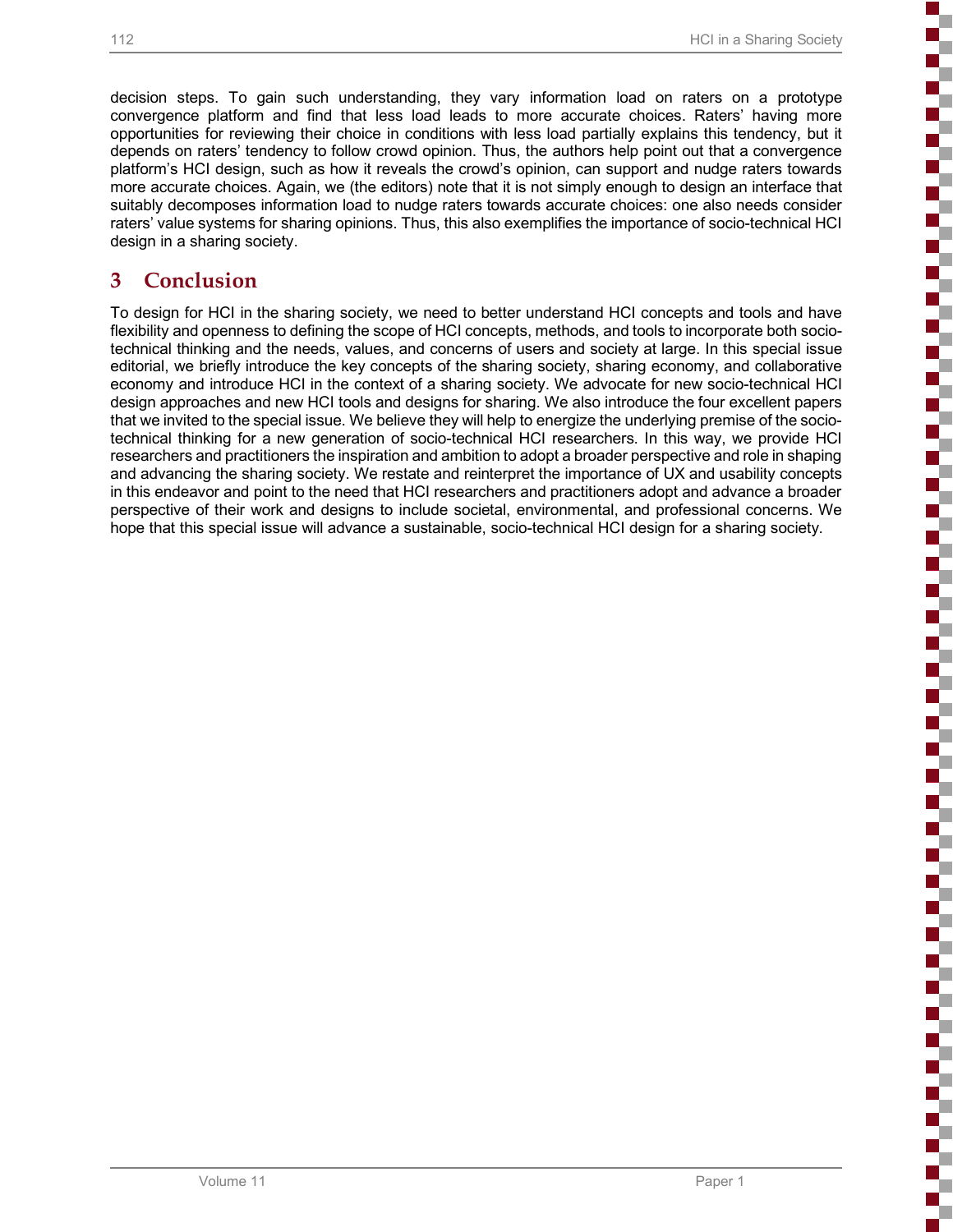### **References**

- Abhari, K., Davidson, E., & Xiao, B. (2019). Experience first: Investigating co-creation experience in social product development networks. *AIS Transactions on Human-Computer Interaction, 1*(11), 1-32.
- Avram, G., Choi, J. H., De Paoli, S., Light, A., Lyle, P., & Teli, M. (2017). Collaborative economies: From sharing to caring. In *Proceedings of the 8th International Conference on Communities and Technologies* (pp. 305-307).
- Baiyere, A., Islam, A. K. M. N., & Mäntymäki, M. (2019). Duality of work in sharing economy platforms. In *Proceedings of the Americas Conference on Information Systems.*
- Bjørn-Andersen, N., & Clemmensen, T. (2017). The shaping of the Scandinavian socio-technical IS research tradition: Confessions of an accomplice. *Scandinavian Journal of Information Systems*, *29*(1), 79-118.
- Bødker, S., & Kyng, M. (2018). Participatory design that matters—facing the big issues. *ACM Transactions on Computer-Human Interaction, 25*(1), 4:0-4:31.
- Cassano-Piché, A., Vicente, K. J., & Jamieson, G. A. (2006). A socio-technical systems analysis of the BSE epidemic in the UK through case study. In *Proceedings of the Human Factors and Ergonomics Society Annual Meeting*.
- Fedosov, A., Kitazaki, M., Odom, W., & Langheinrich, M. (2019). Sharing economy design cards. In *Proceedings of the CHI Conference on Human Factors in Computing Systems*.
- Hertzum, M., Singh, V. V., Clemmensen, T., Singh, D., Valtolina, S., Abdelnour-Nocera, J., & Qin, X. (2018). A mobile APP for supporting sustainable fishing practices in Alibaug. *Interactions, 25*(3), 40-45.
- Hatch, M. (2013). *The maker movement manifesto: Rules for innovation in the new world of crafters, hackers, and tinkerers*. New York, NY: McGraw Hill.
- Jetzek, T., Avital, M., & Bjørn-Andersen, N. (2014). Generating sustainable value from open data in a sharing society. In *Proceedings of the International Working Conference on Transfer and Diffusion of IT* (pp. 62-82).
- Light, A., Powell, A., & Shklovski, I. (2017). Design for existential crisis in the anthropocene age. In *Proceedings of the 8th International Conference on Communities and Technologies (pp. 270-279).*
- Mumford, E. (1999). Routinisation, re-engineering, and socio-technical design: Changing ideas on the organisation of work. In W. L. Currie & B. Galliers (Eds.), *Rethinking management information systems* (pp. 28-44). Oxford, UK: Oxford University Press.
- Mumford, E. (2000). A socio-technical approach to systems design. *Requirements Engineering*, *5*(2), 125- 133.
- Oh, S., & Moon, J. Y. (2016). Calling for a shared understanding of the "sharing economy". In *Proceedings of the 18th Annual International Conference on Electronic Commerce: E-Commerce in Smart Connected World*.
- Prilla, M., Janßen, M., & Kunzendorff, T. (2019). How to interact with AR head mounted devices in care work? A study comparing handheld touch (hands-on) and gesture (hands-free) interaction. *AIS Transactions on Human-Computer Interaction, 11*(3), 157-178.
- Rajanen, M., & Iivari, N. (2013). Open source and human computer interaction philosophies in open source projects: Incompatible or co-existent? In *Proceedings of International Conference on Making Sense of Converging Media*.
- Rajanen, M., Iivari, N., & Anttila, K. (2011). Introducing usability activities into open source software development projects—searching for a suitable approach. *Journal of Information Technology Theory and Application, 12*(4), 5-26.
- Rajanen, M., & Rajanen, D. (2019). Usability: A core concept in socio-technical systems development. In *Proceedings of the 5th International Workshop on Socio-Technical Perspective in IS Development.*

Rip, A., & Kemp, R. (1998). Technological change. *Human Choice and Climate Change, 2*(2), 327-399.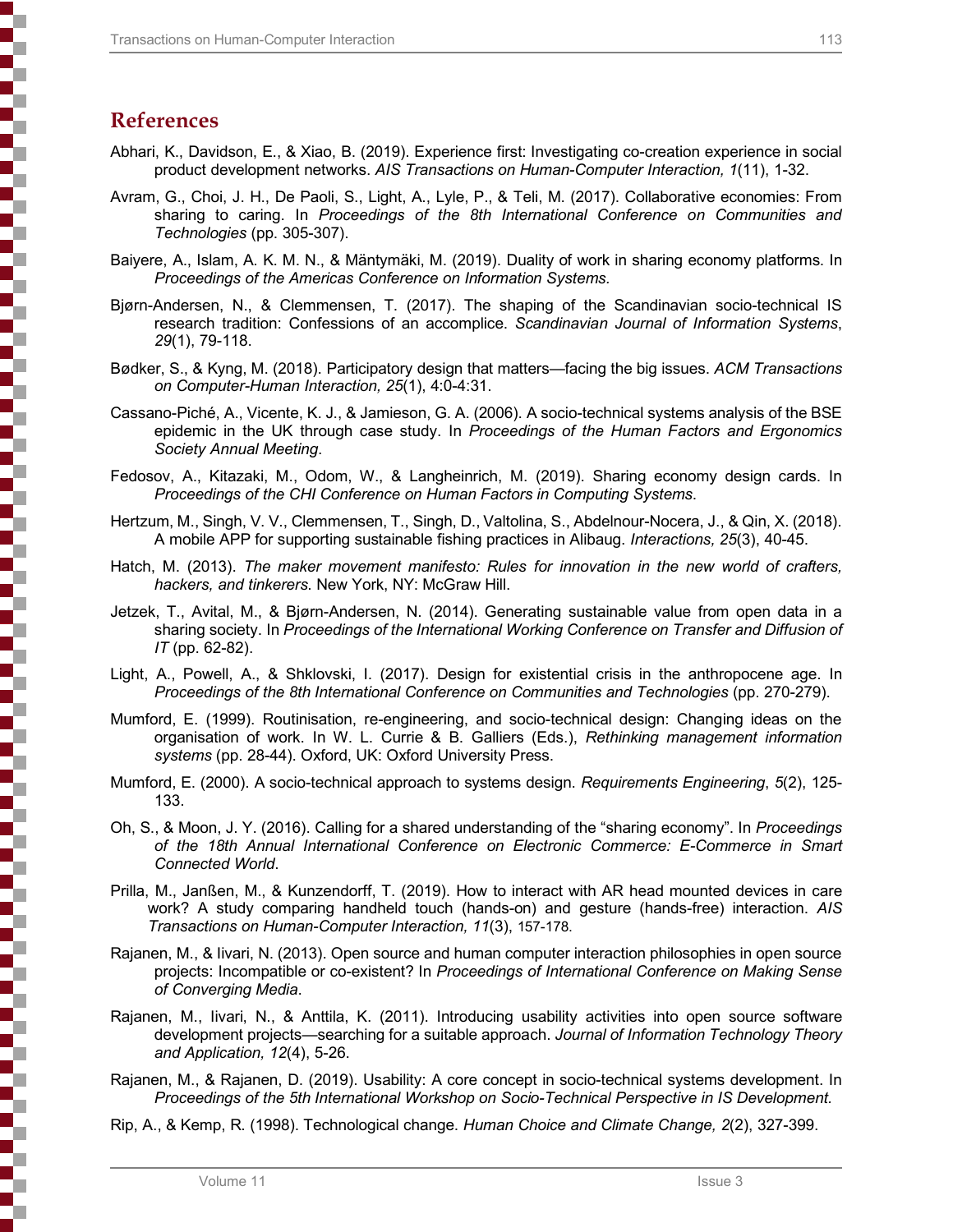$\mathbb{R}^2$ 

**The State** L

 $\mathbb{R}^2$ T.  $\mathcal{L}(\mathcal{L})$ U **Tale**  $\blacksquare$ 

 $\mathcal{L}_{\mathcal{A}}$ 

- Santiago Walser, R., Seeber, I., & Maier, R. (2019). Designing idea convergence platforms: The role of decomposition of information load to nudge raters towards accurate choices. *AIS Transactions on Human-Computer Interaction, 11*(3), 179-207.
- Schwalb, P., & Klecun, E. (2019). The role of contradictions and norms in the design and use of a telemedicine system: A healthcare professionals' perspective. *AIS Transactions on Human-Computer Interaction, 11*(3), 117-135.
- Staykova, K., & Damsgaard, J. (2018). Introducing platform interactions model for studying multi-sided platforms. In *Proceedings of the 51st Hawaii International Conference on System Sciences*.
- Tarkkanen, K., & Harkke, V. (2019). Scope of usability tests in IS development. *AIS Transactions on Human-Computer Interaction, 11*(3), 136-156.

Trist, E. L., & Bamford, K. W. (1951). Some social and psychological consequences of the longwall method of coal-getting. *Human Relations, 4*, 3-38.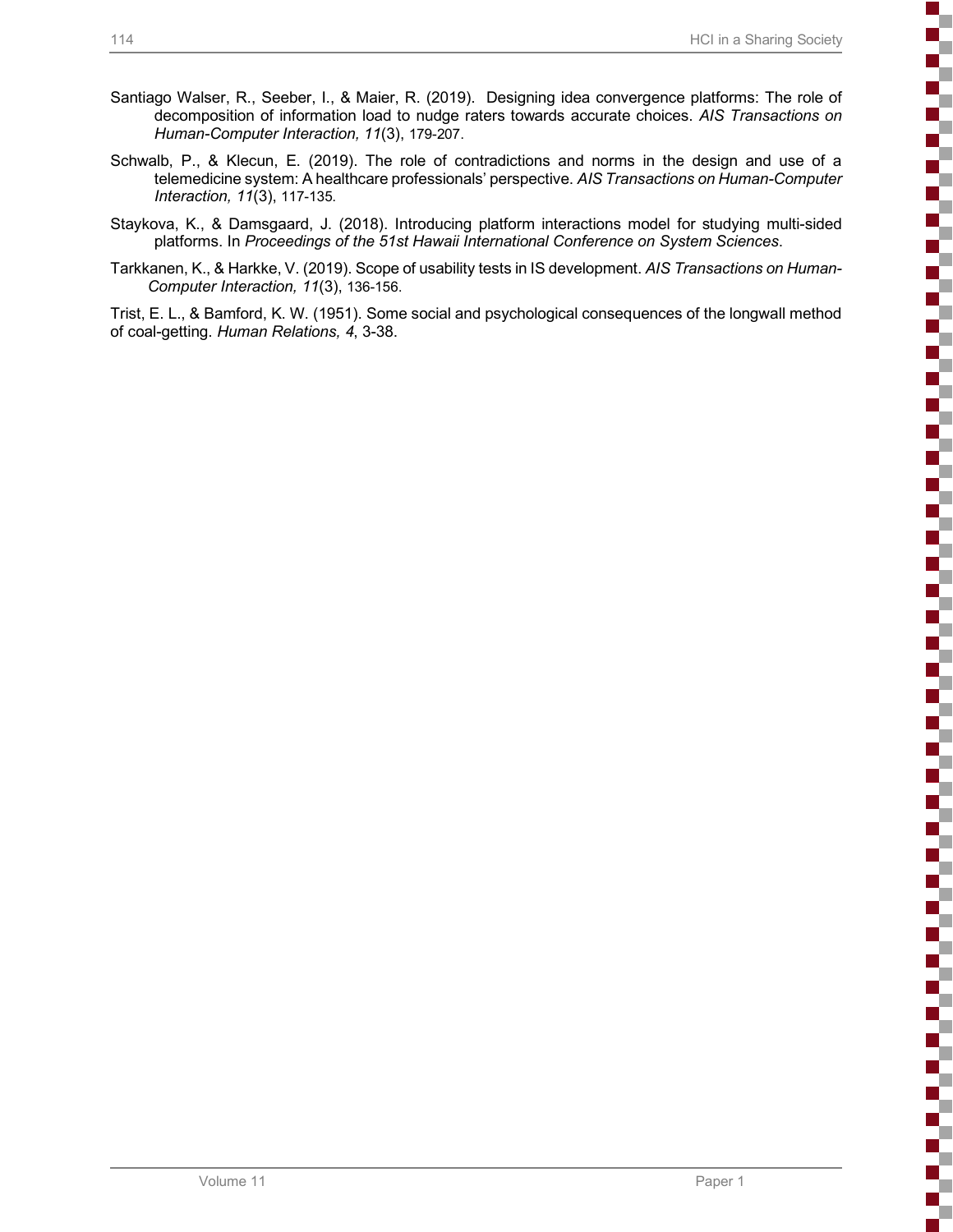# **About the Authors**

**Torkil Clemmensen** is a professor at the Department of Digitalization, Copenhagen Business School, Denmark. His research interest is in psychology as a science of design. His research focuses on culturalpsychological perspectives on usability, user experience, and digitalization of work. He contributes to human-computer interaction, design, and information systems.

**Dorina Rajanen** is a post-doc researcher at University of Oulu, Finland. She has a PhD degree in Information Systems from Åbo Akademi University, Turku, Finland. Before joining University of Oulu, she has worked as a post-doctoral researcher at Aalto University School of Business, Helsinki, Finland. Her research work spans a range of topics, including applying psychophysiology to HCI and media research, information visualization, business intelligence and forecasting, data mining, and gamification. Currently her research focuses on the HCI practice and she has received a grant from Wihuri Foundation for research on climate change perceptions and attitudes shaped by the media.

**Mikko Rajanen** has 20 years of experience in HCI research and teaching in University of Oulu, Finland. His research interests include usability in open source software development context, usability in games and gamification, and usability cost-benefit analysis. He has been involved in local HCI community, organizing the World Usability Day and initiating the UKKOSS research project for bringing the usability methods, processes and practices into open source software development context. His goal is to make the world a better place one user interface at the time.

**Jose Abdelnour-Nocera** is Associate Professor in Sociotechnical Design at the University of West London. His interests lie in applying socio-technical and cultural perspectives to the design and development of people-centered systems. In pursuing these interests, he has been involved as researcher and consultant in several projects in the UK and overseas in the domains of international development, mhealth, enterprise resource planning systems, service design and higher education. He gained an MSc in Social Psychology from Simon Bolivar University, Venezuela, and a PhD in Computing from The Open University, UK.

Copyright © 2019 by the Association for Information Systems. Permission to make digital or hard copies of all or part of this work for personal or classroom use is granted without fee provided that copies are not made or distributed for profit or commercial advantage and that copies bear this notice and full citation on the first page. Copyright for components of this work owned by others than the Association for Information Systems must be honored. Abstracting with credit is permitted. To copy otherwise, to republish, to post on servers, or to redistribute to lists requires prior specific permission and/or fee. Request permission to publish from: AIS Administrative Office, P.O. Box 2712 Atlanta, GA, 30301-2712 Attn: Reprints or via e-mail from publications@aisnet.org.